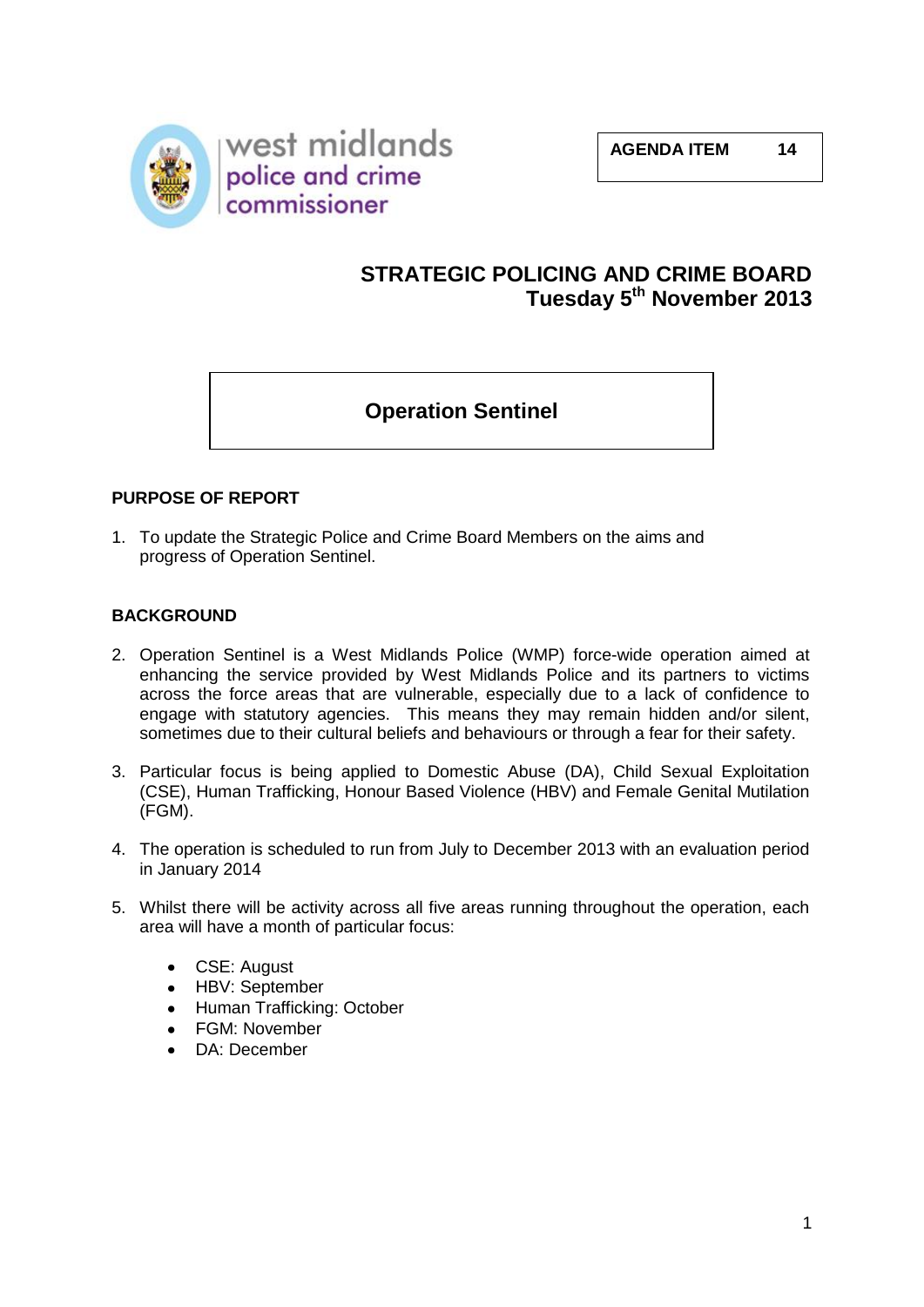## **STRATEGIC OBJECTIVES**

- 6. The strategic objectives for this operation include:
	- Increase our organisational knowledge and understanding of 'vulnerability'  $\bullet$
	- Improve our ability to assess threat and risk and take proportionate action  $\bullet$
	- $\bullet$ Enable ourselves to make dynamic and empowered operational decisions
	- Increase reporting levels especially from vulnerable communities  $\bullet$
	- Improve the confidence and satisfaction of victims and witnesses who experience the criminal justice process
	- Reduce violent offending, particularly focussing on tackling persistent violent  $\bullet$ perpetrators
	- Improve our criminal justice outcomes
	- Seek to address causational factors i.e. Alcohol, Drugs, Housing Policy with particular focus on Mental Health
	- Sustain and improve statutory and non-statutory partnership working local and  $\bullet$ national

## **OPERATIONAL SUCCESSES**

Some examples of recent successes include:

- 7. On 10<sup>th</sup> October, BBC Midlands Today ran a story by their Special Correspondent, Peter Wilson. He filmed at Birmingham airport, covering the work WMP are doing under Op Sentinel to promote public engagement and better police awareness of Honour Based Violence and Forced Marriage. He interviewed Anup Manota from Karma Nirvana (a national charity that supports victims and survivors of abuse) and Inspector Debbie Cain from the Airport Police Unit. A YouTube video about the training has been viewed 1519 times at the time of writing and the move has been welcomed by forced marriage organisations on social media. Detective Superintendent Cowley from the Centralised Public Protection Unit was interviewed live on the programme, reinforcing the force's positive response to these issues and encouraging members of the public to report any suspicions they have to police.
- 8. Nine suspected brothels were raided by police in Birmingham on 14<sup>th</sup> October to protect victims of human trafficking who have been forced into prostitution. Addresses in the Birmingham East Local Policing Unit (LPU) area were targeted by around 40 police officers and the activity was covered by the media. Five people were arrested, four of whom have been charged and remanded into custody for money laundering and running a brothel. The fifth person remains on bail for further enquiries.
- 9. Various educational initiatives have been launched to help raise the level of knowledge West Midlands Police staff have in the Operation Sentinel business areas. There is an 'aide memoir' regarding honour based violence; mandatory training on domestic abuse and the impact this crime has on the children who witness it and an intranet site has been specifically developed as a resource for officers seeking advice and guidance. In addition to this, we have commenced a programme of training days for all first and second line supervisors. These days include inputs on female genital mutilation and domestic homicide, as well as an innovative learning experience with a professional theatre company that have experience working with criminal justice professionals. All of our internal training is designed so that officers and staff are better equipped to respond sensitively to incidents, giving them the confidence to conduct robust investigations that safeguard victims and bring offenders to justice.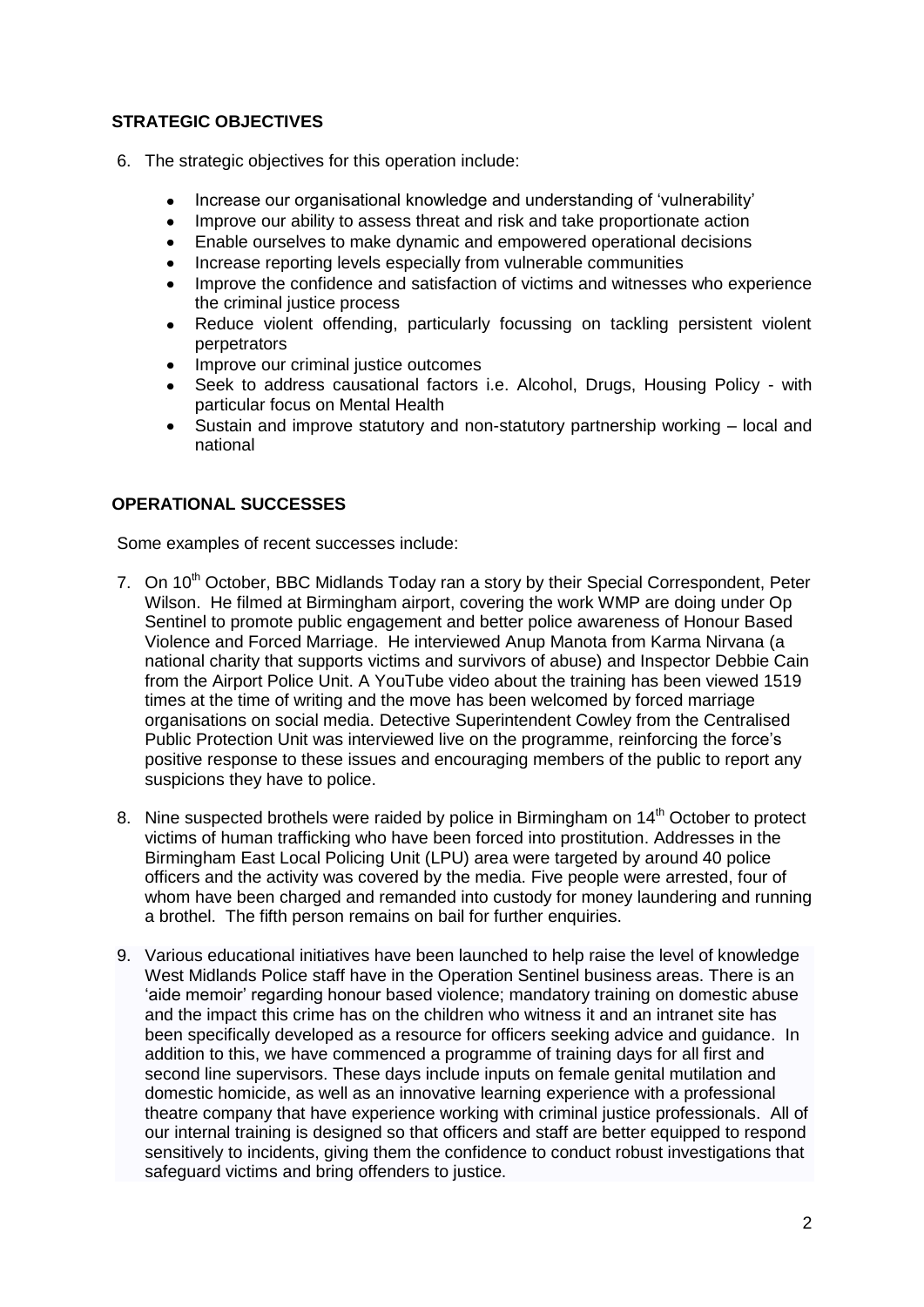- 10. West Midlands Police have now hosted three Web-chats where Force leads/experts have answered questions submitted by members of the public. These sessions enabled WMP to give out information, encourage reporting, and provide reassurance to victims that we would support them and thoroughly investigate allegations. The themes so far have been Child Sexual Exploitation, Honour Based Violence and Human Trafficking. They were well attended and supported by partner organisations, receiving positive promotion through the social media community. Questions were posed by victims and survivors of crime, professionals, concerned friends/family and members of the public.
- 11. Birmingham North LPU in partnership with the Public Protection Unit located a 14 year old high risk missing person in a hotel over a hundred miles away. She had been communicating with a male who was purporting to be 19 years old, the male she was found with was actually 35. The male was arrested and charged with three counts of sexual activity with a child and the missing person was safeguarded.
- 12. One of the Operation Sentinel objectives is to 'increase reporting levels from vulnerable communities'. September's focus was on Honour Based Violence and at the end of the month, the Force had received quadruple the average number of reports for this type of crime. These enquiries are ongoing and with the public awareness campaign being undertaken both by our Corporate Communications department and delivered more locally by officers, we are confident these increased opportunities to safeguard victims and bring offenders to justice will continue.
- 13. In line with the objective to 'reduce violent offending', Violence with Injury offences as a proportion of Domestic Abuse crime are lower than during the same period last **year**. This can be attributed to the increased awareness of officers (Operation Sentinel has provided specialist training and access to improved level of resources) and a number of initiatives to tackle violent offenders.
- 14. To 'improve criminal justice outcomes' and 'increase confidence and satisfaction', since the start of Operation Sentinel (end of July), we have seen significant increases across the Force in the enforcement of 'breaches of orders' (restraining orders, injunctions, non molestation orders, sex offender notifications etc). One example of this is, on the Birmingham South LPU over the last 8 week period, there has been a reduction of approximately 25% of violence with injury victims. This coincides with a 100% increase in the number of non molestation breaches and 50% increase in the number of restraining order breaches (year on year).

#### **ADDITIONAL INFORMATION**

- 15. Partner organisations have been fully engaged throughout the operation.
- 16. It is not anticipated that other services will be negatively impacted upon by Operation Sentinel activity. In fact, the operation supports and enhances 'business as usual'.

#### **RISKS**

17. The identified strategic risks are:

- Knowledge and understanding of the business areas, and our organisational capacity to address them
- Understanding of the scale of risk the identified areas pose